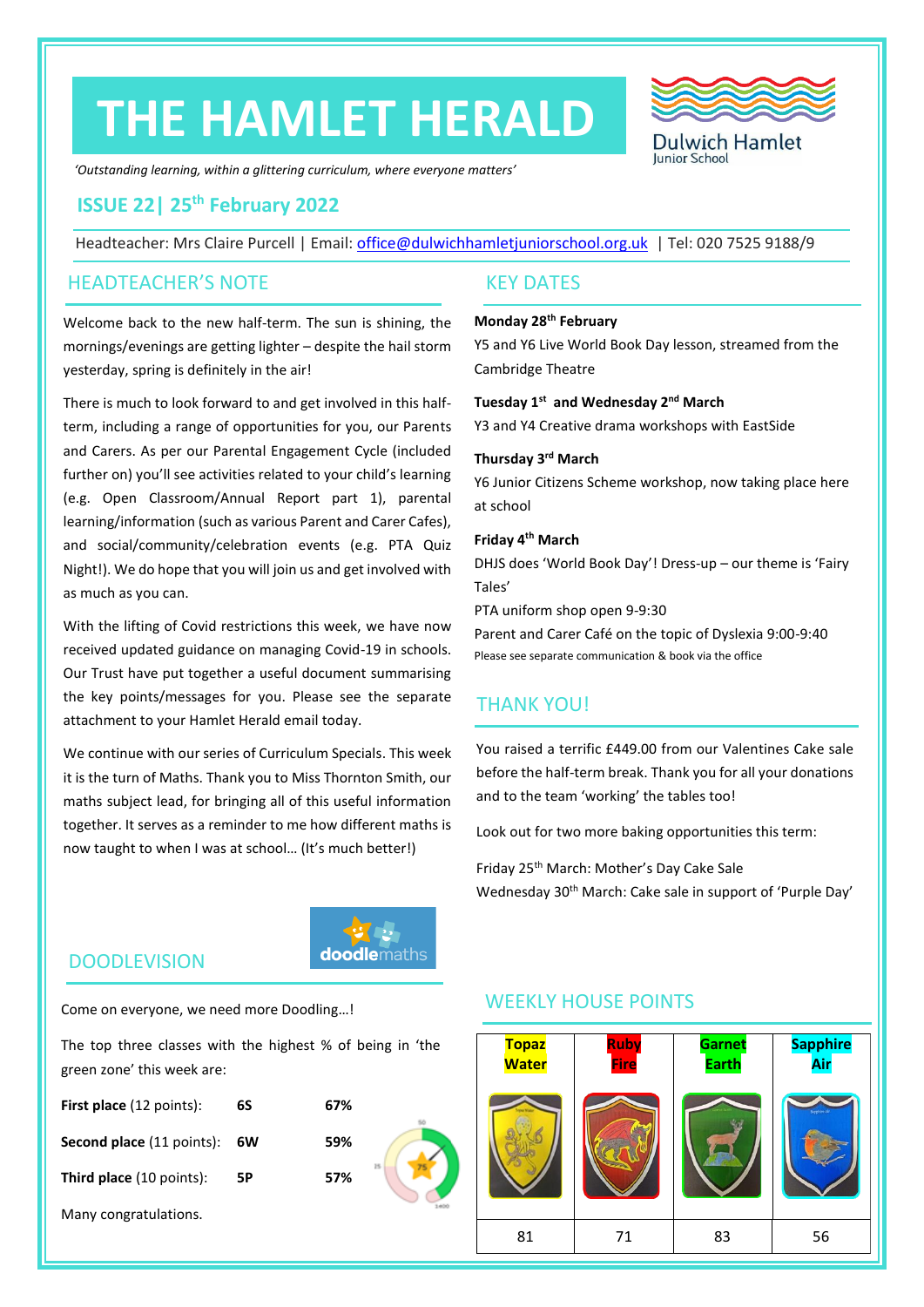### PTA QUIZ NIGHT

#### The Hamlet **QUIZ NIGHT** is back!!!

We are delighted to announce the Quiz Night is back in person for 2022, in accordance with current Covid guidelines.

### Save the date: **Friday 25th March 7:30pm to 10:30pm in Turney Hall.**

These fundraising events require volunteers and cannot be the success they are without you. Please contact us indicating how you can help on the night, and receive free drinks for your efforts! We need help setting up, serving food and drinks and clearing up. Join in the fun as well, so don't hesitate to grab a ticket and join in the quiz too.

So get your thinking caps on, chat to fellow quiz champions for table numbers and keep an eye out for more information soon!

Lucinda & Kate

The PTA team can be contacted on:

[dulwichhamletpta@gmail.com](mailto:dulwichhamletpta@gmail.com)

### SCHOOL UNIFORM (and other associated bits!)

Our school uniform is simple and when everyone wears the combo of blue and jade, the pupils look fantastic and proud to be part of Dulwich Hamlet School. Recently, variations on our uniform have started to creep in, and we kindly remind all parents and carers to support us in sticking to the DHJS uniform.

We ask that the children wear the school jade polo shirt or navy t-shirt, navy trousers, shorts or skirt. We also have the option of a navy cardigan, a navy sweatshirt and the navy hoodies. Socks should be blue, black or grey and we ask that all children wear socks every day. Shoes should cover the whole foot, be dark in colour and be practical for moving around the school and running at break and lunchtimes. We also allow plain black trainers.

All of our uniform is available online or we have a very good second-hand uniform shop run by the PTA on alternate Friday mornings from 9-9:30am. Equally, you can purchase non-branded uniform in our school colours from most supermarkets.

Our PE kit is a white t-shirt with the school logo, navy shorts and trainers. Tracksuit bottoms are allowed for outside PE in the winter months although the children do need shorts for dance and gymnastics. If your child chooses to wear black trainers as their 'school shoe' they will need a separate pair of trainers for PE and the daily mile.

The additional things we ask the children to bring in are: a named water bottle. We no longer have drinking fountains. We have filling stations and the children are able to refill their bottles at points during the school day.

We have also been asking for the children to bring in a small washbag with a flannel, with the option of having hand sanitiser if preferred. The children are welcome to continue bringing in these items.

Our aim is to get the children in the playground at break and lunchtime. We will send them out in light rain, colder weather etc. We only keep them in if it's torrential rain, a storm or dangerous to be outside. It is therefore vital your child has an appropriate jacket or coat in school every day.

## *We cannot stress enough how important it is to have every item clearly named*.

We have a reminder bell for the children to collect their belongings at the end of every lunchtime and staff are constantly reminding children to pick up coats, hoodies etc.

Our lost property is quite astonishing! If an item is named it will eventually be returned to its owner. Any unnamed items will be given to the PTA for the second-hand shop. Coats will be given to a charity and lunch boxes will have to be thrown away. If your child is a 'regular' at lost property, they will be requested to join Mr Salomonson at his 'Lost Property Awareness Training' session.

Our playground becomes a play area for wildlife when we've all gone home. Your children must take responsibility for their possessions and collect their items when reminded.

We'd also like to take this opportunity to remind you about jewellery and hair. The only jewellery permitted is stud earrings and a watch. We would prefer the children not to wear either on PE days but we can keep them somewhere safe if necessary.

Hair that is shoulder length or longer should be tied back away from the face; equally hair that covers the face needs to be tied back or in a hairband to keep it out of eyes during lesson time. This is particularly important during PE.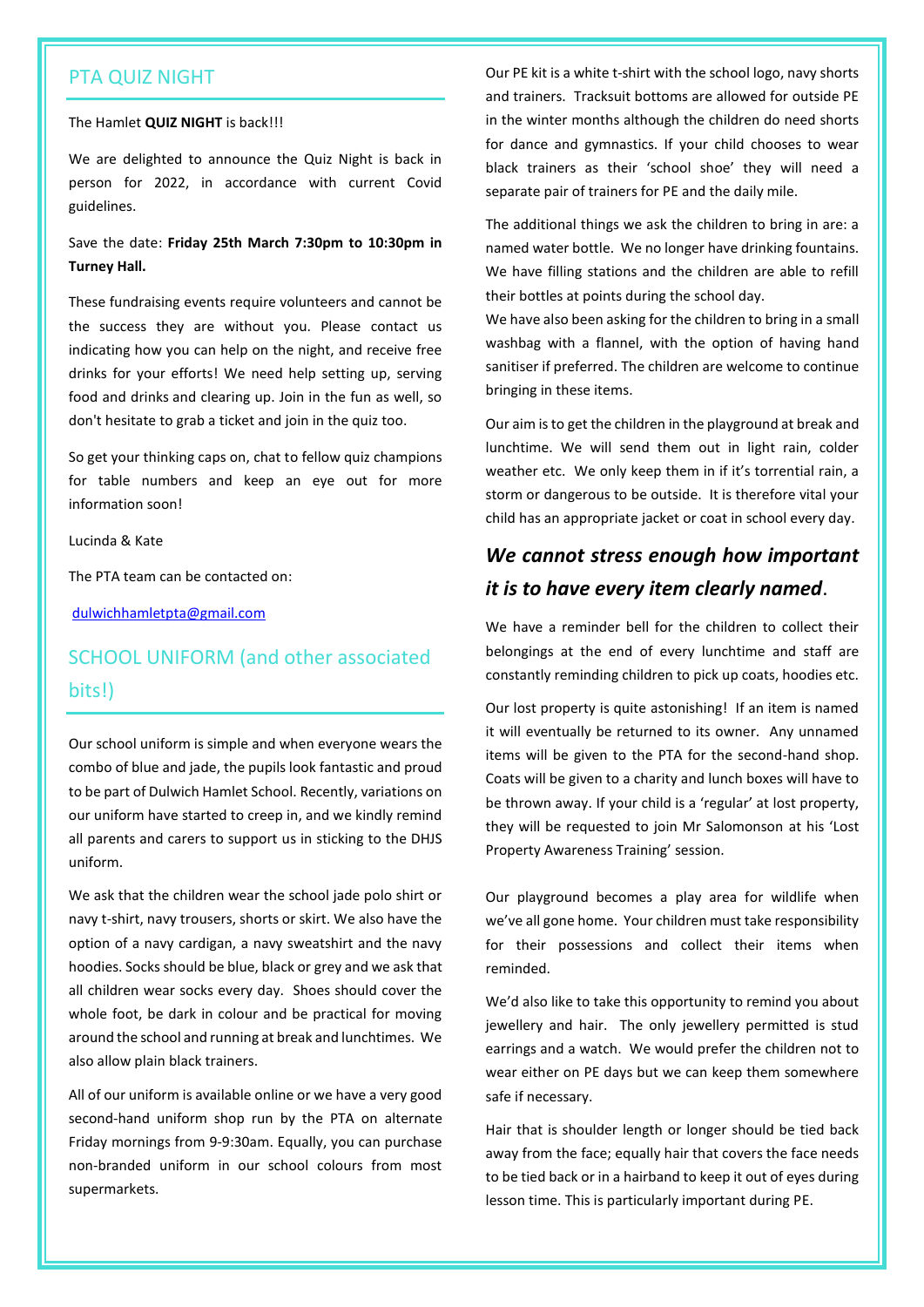### CURRICULUM SPECIAL: MATHS

At the Hamlet, we aim to transform our pupils into problem solving mathematical thinkers, who are fluent in their thinking and confident in their approach to reasoning. We have a carefully crafted curriculum which draws influences from recent pedagogical research - but also one which is engaging and accessible. We wish as many children as possible to feel confident and competent mathematicians who will be able to:

- solve problems of greater complexity demonstrating creativity and imagination;
- independently explore and investigate mathematical contexts and structures; communicate results clearly, and systematically explain and generalise the mathematics.

We have created a progressive, sequenced and bespoke curriculum and our teaching and learning centres around the Five Big Ideas in Teaching for Mastery: Representation and Structure, Variation, Fluency, Mathematical Thinking and Coherence.



#### Representation and Structure

We use a range of representations across all year groups to uncover the specific number structure that is being taught. In planning, teachers select the most effective models to explain a particular concept in order to create flexible mathematical thinkers. There is not just one way to show your answer, there are many! In maths lessons, particularly when we are introducing a new topic, we use the Concrete Pictorial Abstract (CPA) method of teaching, which is a system that uses physical and visual aids to build a child's understanding of abstract topics. In the example below you can see how the teaching of column addition in Year 3 would be sequenced across a series of lessons using the CPA approach (first using dienes, then drawn on to a place value grid, finally as the formal written equation):



Research suggests that, although pupils should not become overly reliant on concrete representations after they master the mathematical skills and understand the concept, "representation is a critical part of mathematical work and it is often the first thing that proficient problem solvers do" (Boaler, J. 2015. The Elephant in the Classroom. Souvenir Press, London). At the Hamlet, we challenge all learners to explore in depth mathematical structures through multiple representations.

#### Variation

In order to unpick the critical mathematical concepts that help our pupils progress through the curriculum, we represent number structures in a variety of ways. Students are exposed to high levels of variation to ensure that they are more flexible in their thinking and are autonomous in selecting their own methods for solving problems. We plan carefully designed questions that encourage pupils to look at a specific element of the topic and focus them on uncovering the similarities and differences in patterns.

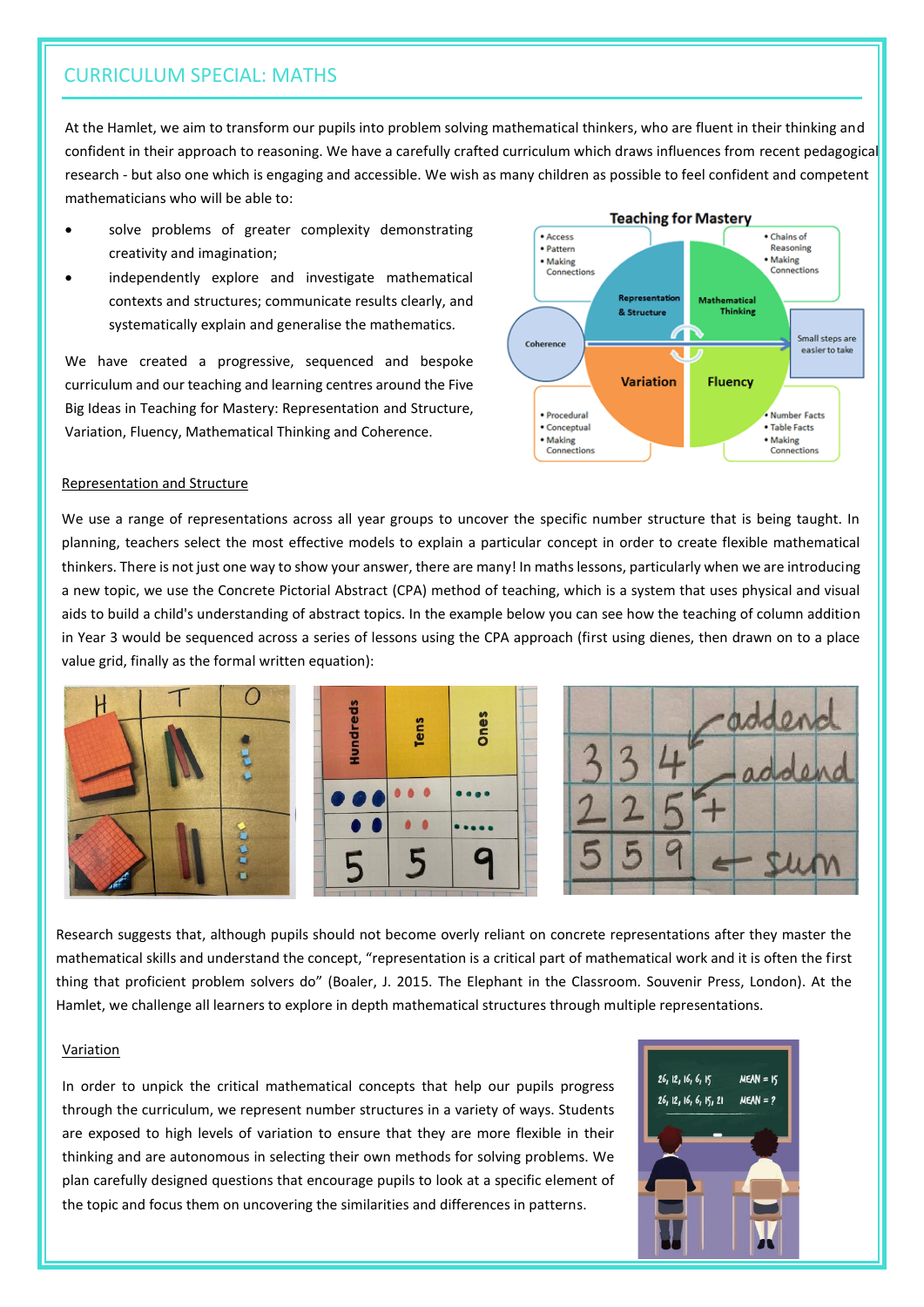#### Fluency

It is essential that our Hamleteers revisit previously taught mathematical concepts, so we ensure that topics from weeks, months and years prior are revisited regularly. We teach children to be quick and efficient recallers of number facts and processes through continued fluency practice. This is done at the start of the day as part of Early Morning Work, as well as through 'Fluent in Three/Five questions' at the beginning of the maths lesson, and as part of homework activities (Doodle and Times Tables RockStars). We want our pupils to become automatic in their recalling of concepts, so they can focus on creating mathematical generalisations; spotting patterns in number sequences and forging relationships between different mathematical concepts.



#### Mathematical Thinking

We set high expectations for our Hamleeters with regards to their use of mathematical language, often using stem sentences and vocabulary banks to promote high quality written outcomes. Pupils are taught to be active mathematicians, using language that challenges their thinking and allows them to spot patterns and make generalisations. Gone are the days when maths was about "getting it right"! Now maths teaching is about encouraging children to look closely at numerical and logical structures, and engaging pupils in analysing the underlying patterns. We want our Hamleteers to be active learners, who engage in mathematical discussion and draw upon previously taught knowledge. There are many skills that are taught in maths lessons at the Hamlet which are achieved through our carefully designed classroom activities. These include: exploring, questioning, working systematically, visualising, explaining, justifying and proving. In maths lessons, children are questioned as to how and why they know the answer and encouraged to represent their findings in a variety of ways.



#### Coherence

We use 'small steps' teaching in our maths lessons because we aim for children to reach achievable milestones to progress through the curriculum, allowing them to gain confidence and deepen their understanding of mathematical concepts. Maths is taught daily for one hour per day and lessons are broken down into small connected, sequenced steps that gradually unfold the concept, providing effective access for children, as well as developing their ability to apply the concept to a range of contexts. In order to draw out the connections between mathematical domains, we revisit previously taught concepts as often as possible.



#### Beyond the Classroom

In order to strengthen your child's understanding of mathematical concepts, we encourage regular use of Doodle Maths and Times Tables Rockstars. Both programmes are effective ways to ensure pupils are revisiting concepts and developing their automaticity in recalling number facts. If your child cannot access either of their accounts, please contact your child's class teacher.

Impact of our teaching What children say about maths at Dulwich Hamlet Junior School…

I love being able to use counters and dienes to

I like maths because [the teachers] challenge us to use dienes." show my answers. The conditions of the condition of the set of the set of the set of the set of the set of the set of the set of the set of the set of the set of the set of the set of the set of the set of the set of the s

Teachers make it fun for me to learn maths!

because my teacher is very enthusiastic about it.

I enjoy maths lessons because the teacher explains things really clearly for me to understand.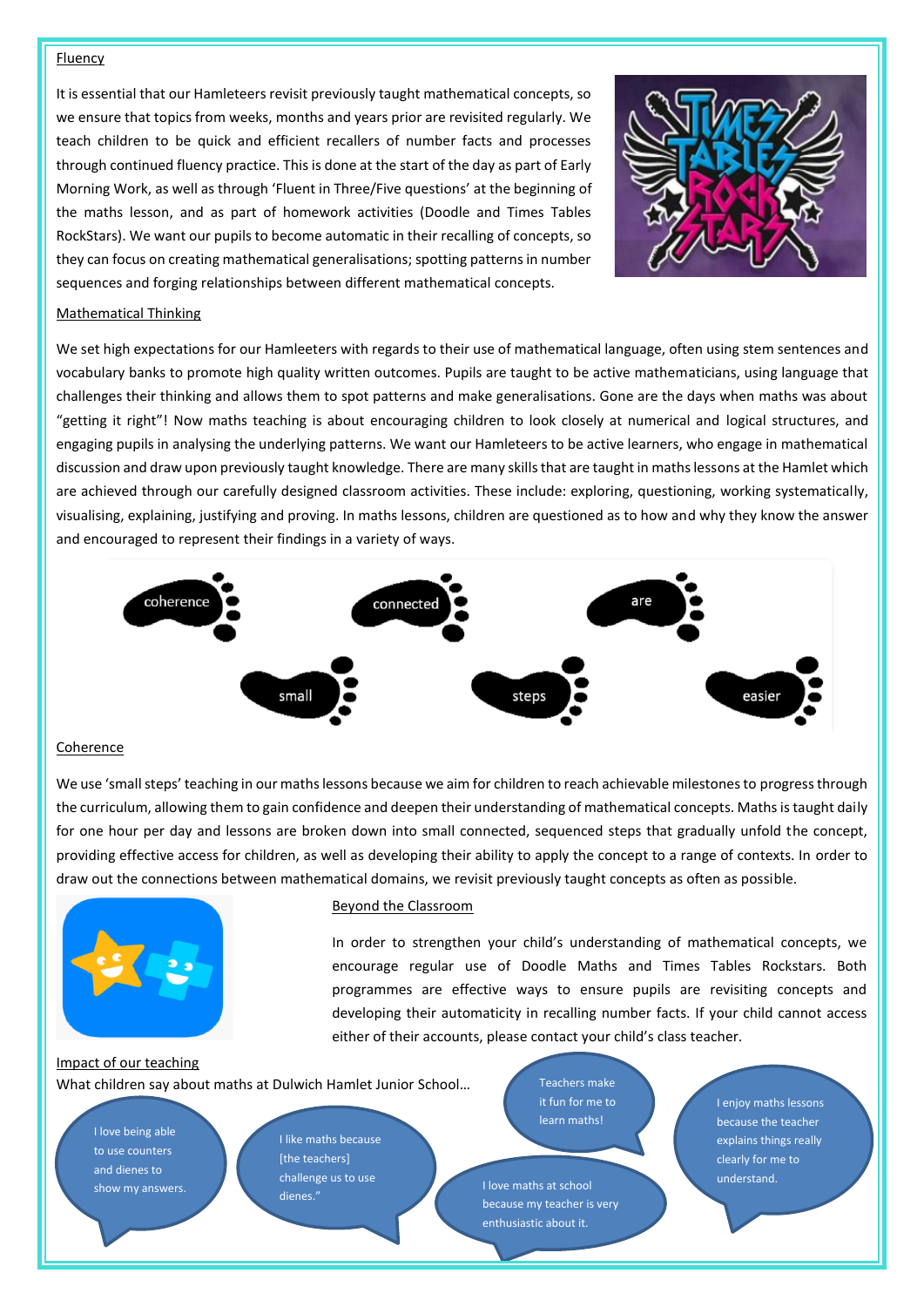### STEAM: QUESTION OF THE MONTH

Last half term's STEAM Question was: 'What would happen if you dug a hole through the earth?' The children educated us about the core, inner core and outer core. It doesn't sound appealing digging towards a heat of 12,000 degrees Fahrenheit! This time, children created papier mâché sculptures, posters, Lego sculptures to demonstrate their understanding of our planet and what is below our feet. See some of the entries below. As always, they were creative, imaginative and wellresearched. A big congratulations goes to our winner for this month, Imogen in 3H, who created a fantastic model of earth that you can see below.









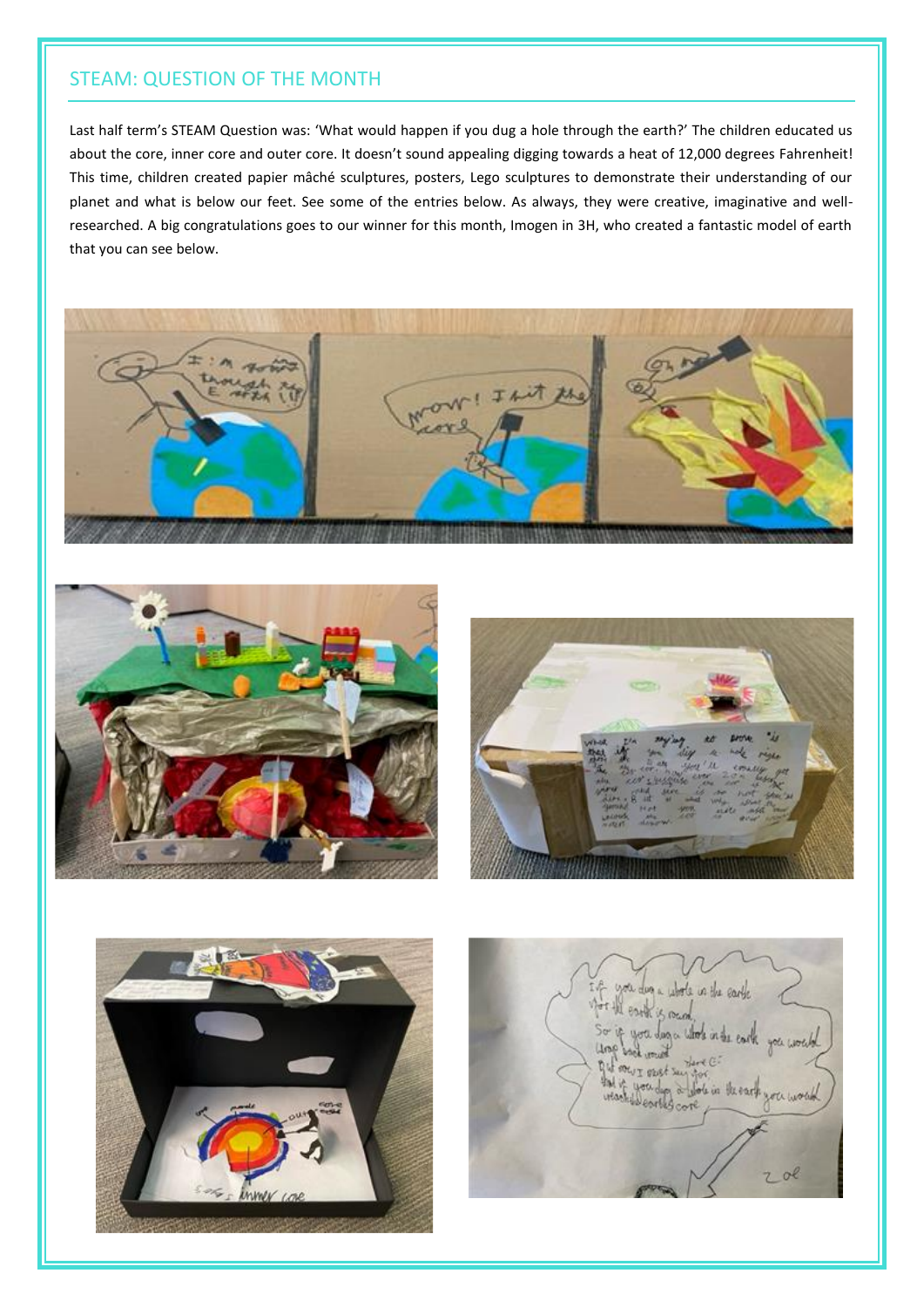



Deadline: Wednesday 30th March Hand your submission in to Miss Harris.





### WE REALLY NEED SOME ENTRIES!

**Mothers' Day Portrait Competition:** Hopefully many of you will have encouraged your child do paint, draw or even collage a portrait of a special person for the competition. The organisers will be collecting our entries on Tuesday 8th March and we'd really love to see your child's artwork. We know we have many talented artists amongst our pupils and how fantastic would it be to have their work displayed in the village. We've had winners in the past and we'd like to see more this year.

The portrait can be any medium but must be A3 in size. Please clearly state your child's name, class, year group, Dulwich Hamlet Junior School and competition code (Y3 code 5, Y4/5/6 code 6) on the back. You can send in your entries from Monday 28th February.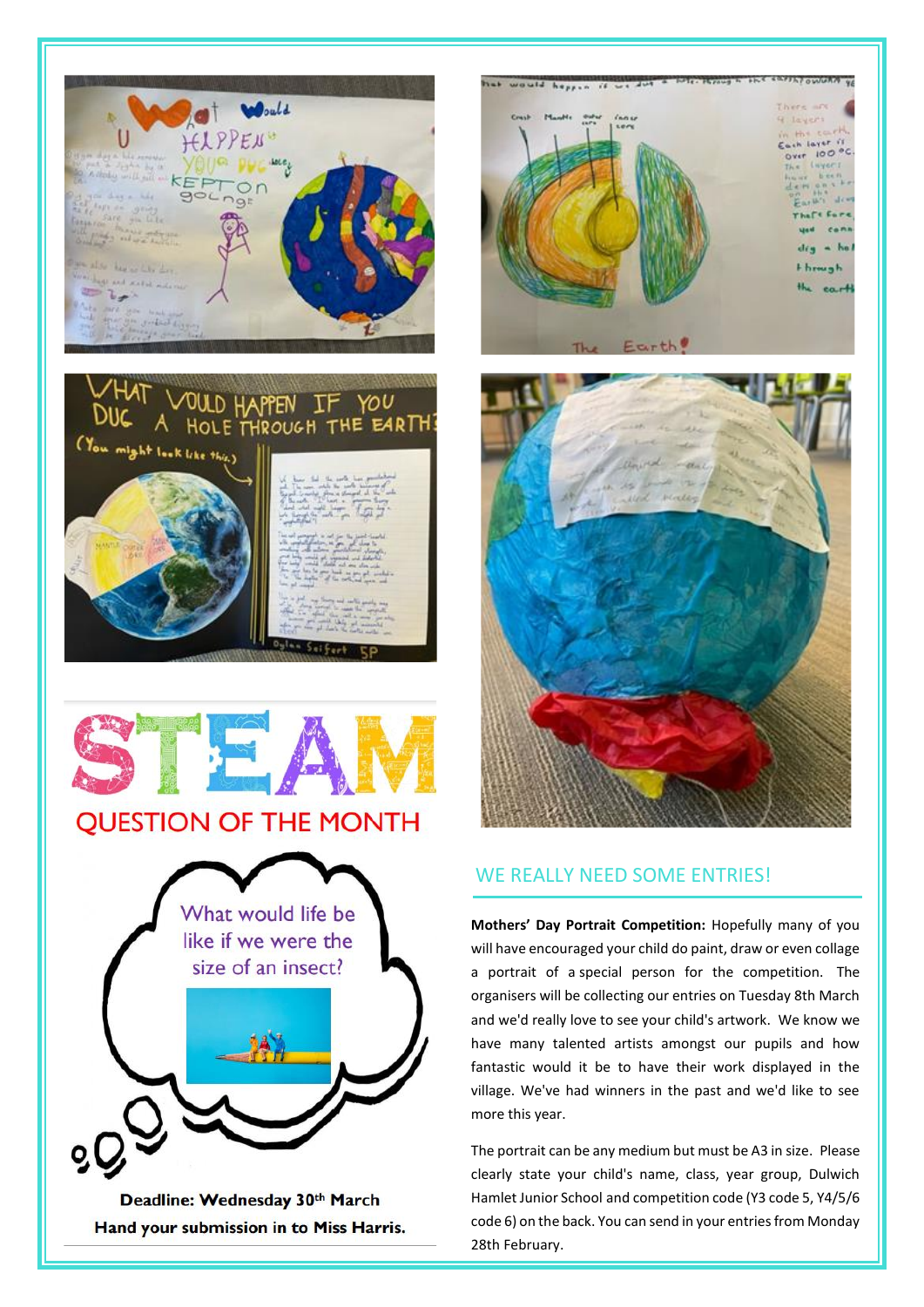![](_page_6_Figure_0.jpeg)